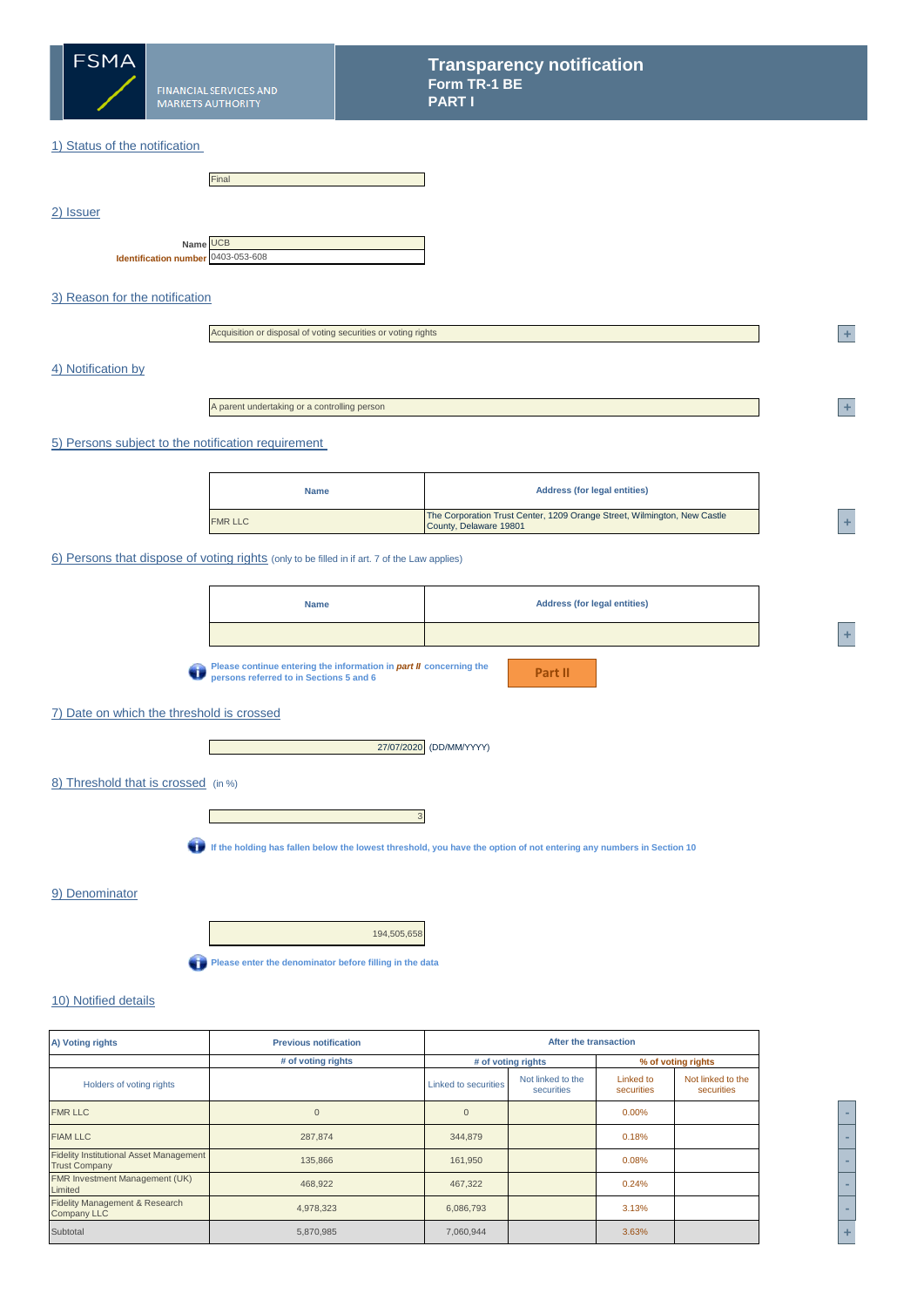| <b>TOTAL</b>                                                                                           | 060.944 | 3.63% | $0.00\%$ |
|--------------------------------------------------------------------------------------------------------|---------|-------|----------|
| Charles uith "grassna" of bolders, Add oubtatels with and then finish with the nersons who are "slane" |         |       |          |

Start with "groups" of holders. Add subtotals with  $\sum_{n}$  and then finish with the persons who are "alone".<br>For groups, start with the ultimate controlling natural person or legal entity.<br>The totals, subtotals and % will Û